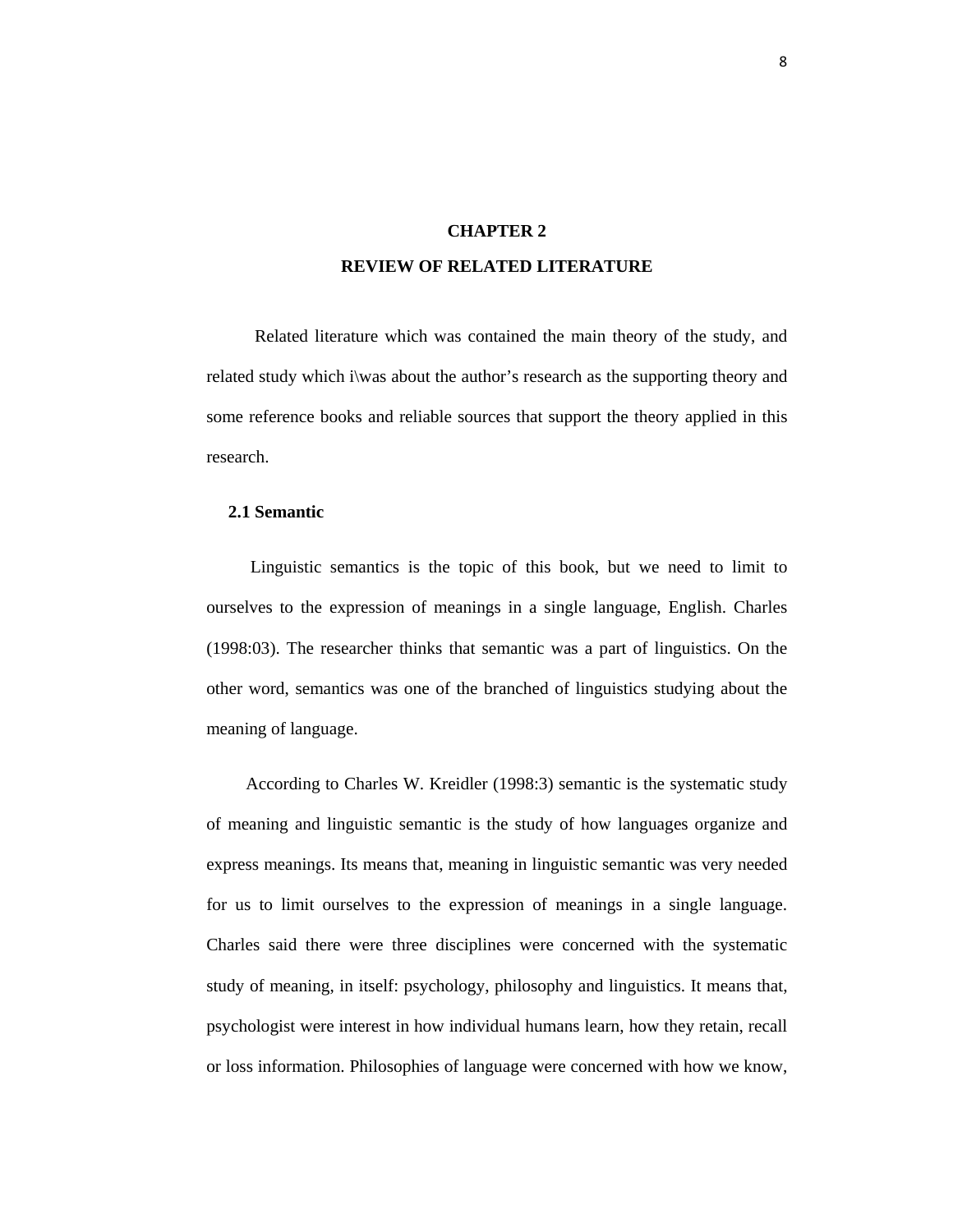how any particular fact that we know or accept as true was related to other possible facts. And than, the last systematic study of meaning is about linguistic, linguistics want to understand how language works.

 The researcher understands that the meaning of a word is fully reflected by it context. Here, the meaning of the word is constituted by its contextual relations. Therefore, a distinction between of participation as well as modes of participation was made. In order to, accomplish this distinction any part of a sentence that bears a meaning and combines with the meanings of other constituents. Meaning could be concluded that are idea or concepts that could be transferred from the mind of the speaker to the mind the hearer by embodying them, as it were, in the form of one language or another.

# **2. 2 Kind of Meanings**

 The study of linguistic meanings of morphemes, word, phrases, and sentence is called semantics. Semantic is considered with aspect of meaning in language. Dealing with the meaning, it could be categorized into some reference. According to Charles W. Kreidler (1998:41) the dimensions of meaning include reference and denotation, connotation, sense relations, lexical and grammatical meaning, morphemes, homonymy, polysemy, lexical ambiguity, sentence and meaning.

 According to *Abdul Chaer* (2007:289) kind of meaning include a lexical, grammatical and contextual meaning, referential and non referential meaning, denotative and connotative meaning, conceptual and associative meaning, and lexeme. According to Jos Daniel Parera (2004:) kind of meaning include a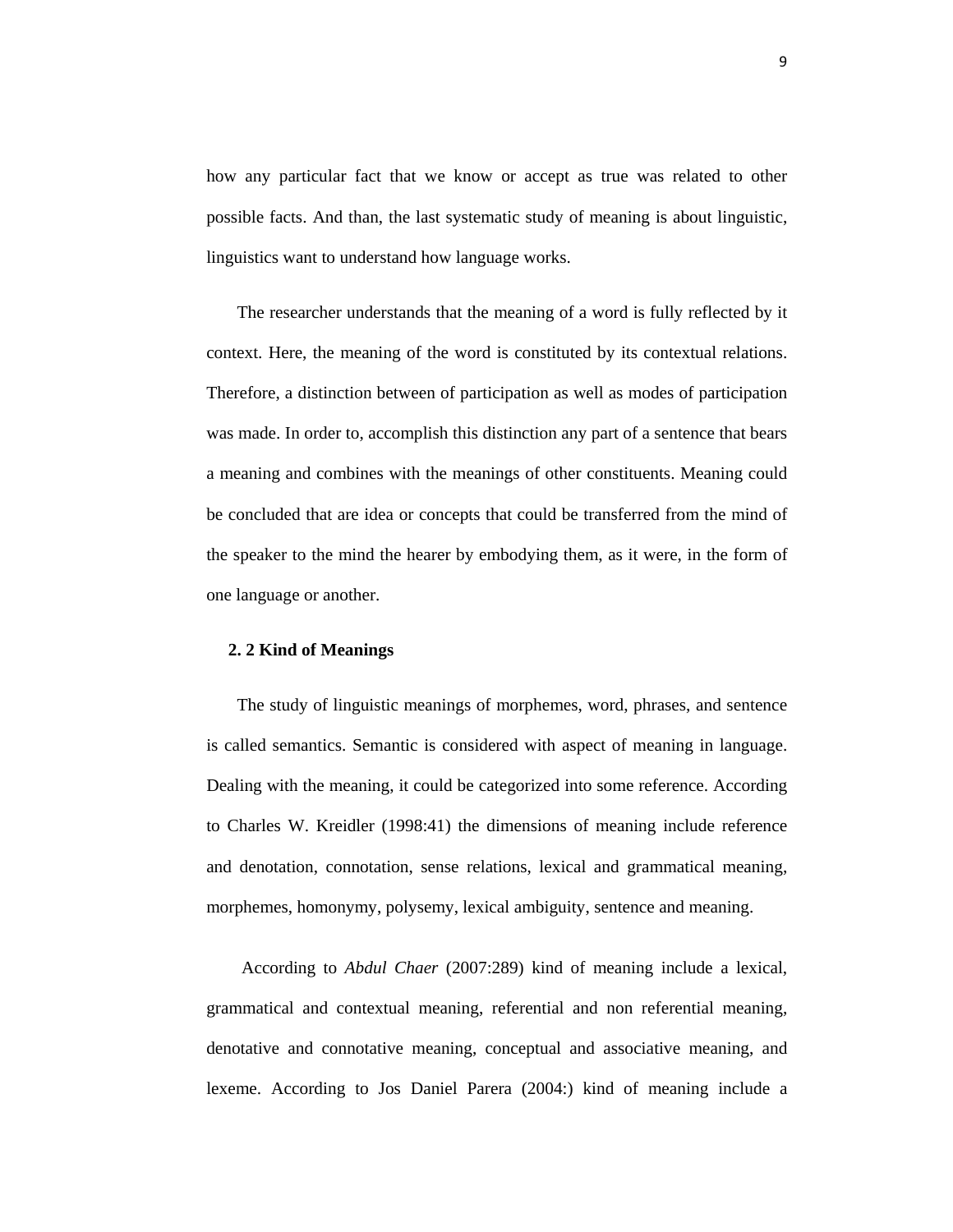theoretical of referential or correspondence, theoretical of contextual, the theory of mentalism or conceptual, and theoretical formalism.

 According *Mansoer Pateda* (2001:96) kind of meaning include a cognitive meaning, ideational meaning, denotasional meaning, proposional meaning, while Sipley Ed (1962:261-262) in *Mansoer Pateda* book (1990:16) kind of meaning include emotive meaning, cognitif meaning, descriptive meaning, referential meaning, pictorial meaning, dictionary meaning, fringe meaning, core meaning. According to Verhaar (1983:124) ) in *Mansoer Pateda* book (1990:16) kind of meaning include of gramatical meaning and lexical meaning. According to Boomfield (1933:151) in *Mansoer Pateda* book (1990:16-17) narrowed meaning and widened meaning.

 All of the kind of meaning with diffrent reference, the researcher take a focus in lexical meaning and contextual meaning from Charles W. Kreidler and Daniel Josh Parera book. So that, the researcher explained about kind of meaning from the two book. Because in this research, the researcher analyzed of "Avril Lavigne" song.

#### **2.2.1 Lexical meaning**

 Lexical meaning is the smallest meaning unit in the meaning system of language that could be distinguished from other similar units. A lexeme is an abstract unit. It can occur in many different forms of actual spoken or written sentences. It is regarded as the same lexeme even when inflected. According to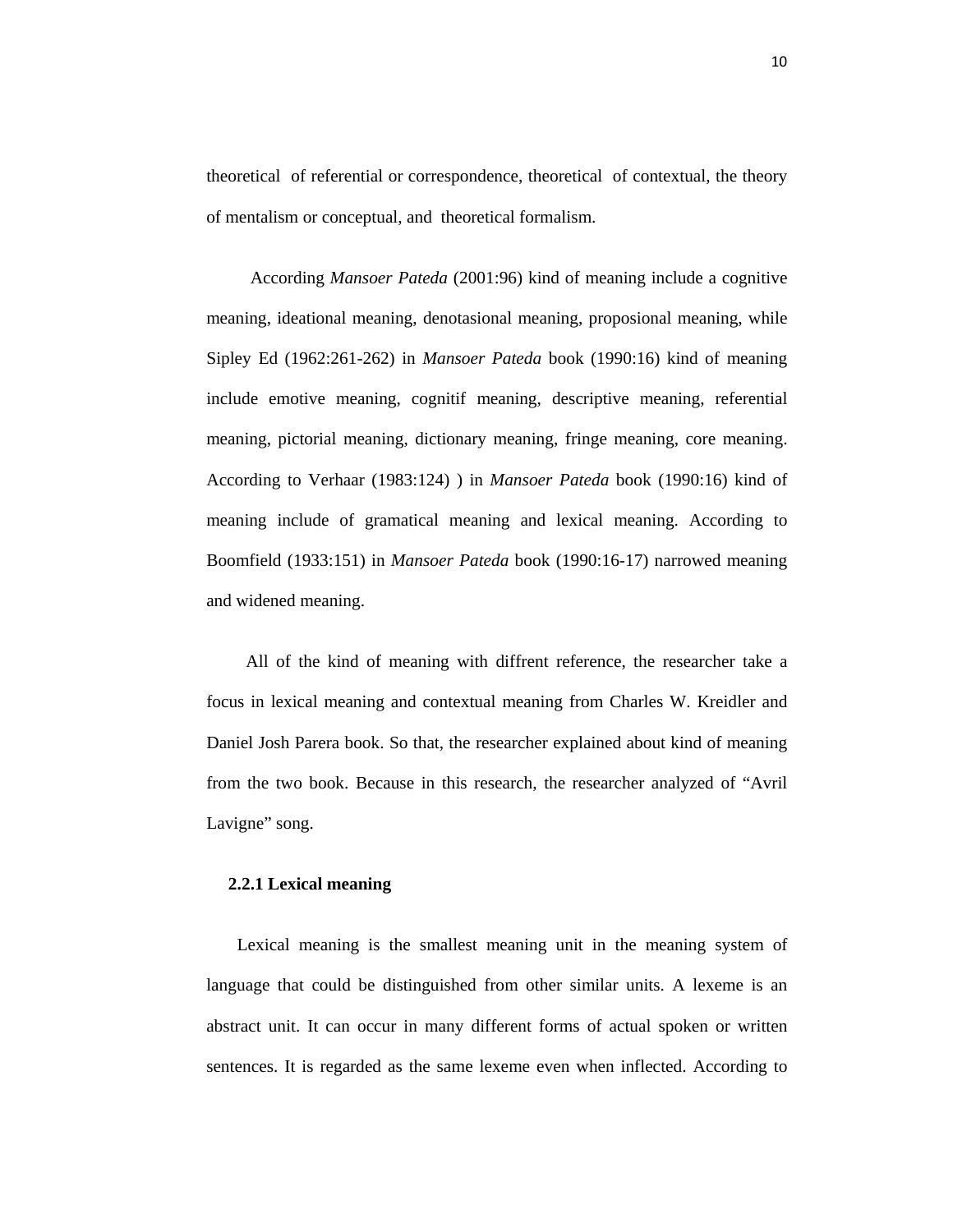*Harimurti* (1982:103) in *Mansoer Pateda* book said that lexical meaning is the meaning of the word when the word is seen in isolation, either in form or shape lexeme affixes whose meaning more or less fixed, as can be read in a particular language dictionary.

 Lexical meaning refers to the real meaning, meaning that proper with our sense of observation, or granted meaning. It has been known that a language has amount of lexical system by which the semantic with structure could be based its meaning on paradigmatic and systematical. The researcher said that lexical meaning could be defined as a meaning which has a characteristic of lexicon, lexeme and word. It also has a meaning as it reference, meaning which is result of our observation through our sense, or the reality in our life. Not all lexeme were word-lexeme or lexeme whose forms are words forms. Many of them would be phrasal lexeme whose forms were phrases.

 Lexical meaning is also smallest meaning unit in the meaning system of language that could be distinguished from other similar units. A lexeme is an abstract unit. It can be occurring in many different forms of actual spoken or wrote sentences, and regarded as the same lexeme even when inflected.

 Therefore, many people who say that the lexical meaning is the meaning in the dictionary or that of the lexeme meaning even without any contexts. For example, "horses" have similar lexical meaning ordinary a quadruped ridden. This example, the lexical meaning is the exact meaning or meanings that accord with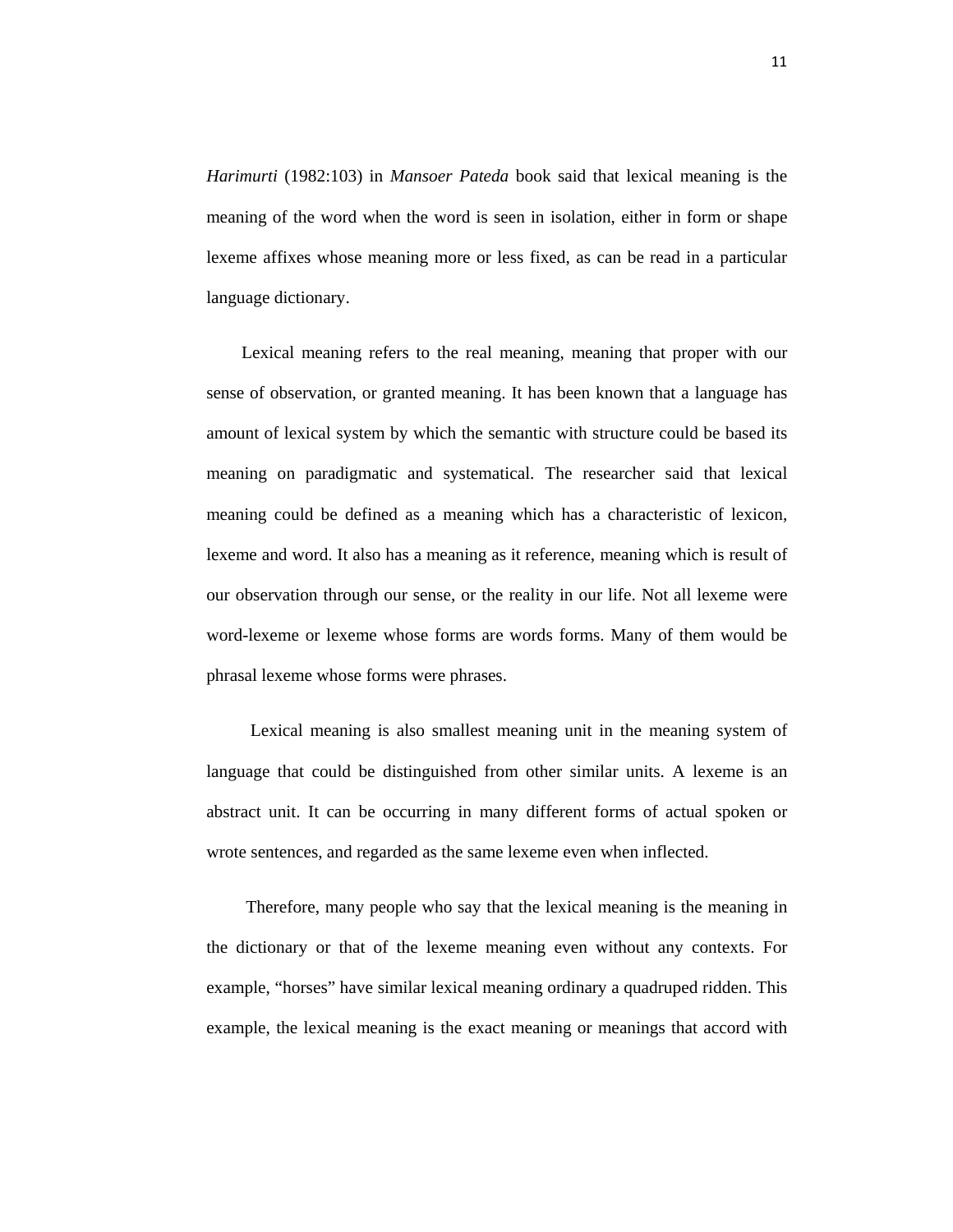the observation of our senses. In the dictionary, usually contains only lexical meaning possessed by the word described.

#### **2.2.2 Contextual meaning**

 Contextual meaning is the meaning according to the context. According to *Abdul Chaer* (2007:290), Contextual meaning is the meaning of a lexeme or word inside a context. A contextual definition is also a definition in which the term is used by embedding it in a larger expression containing its explanation. According to J.R. Firth in 1930 in Daniel Josh Parera book (1990:17), said:

> If we regard language as 'expressive' or 'communicative' we imply that it is an instrument of inner mental states. And as we know so little of inner mental states, even by the most careful introspection the language problem, become more mysterious the more we try to explain it by referring it to inner mental happenings which are not observable. By regarding word as acts, events, habits, we limit our inquiry to what is objective in the group life of our fellows. (Meetham,1969, 499-500)

 In the view of Firth, it could inherit the context of thinking about the situation in the analysis of meaning. Theory contextual has the meaning of a word tied to the cultural and ecological environment to use that particular language. This theory also indicates that a word or symbol utterances have no meaning if it regardless of context.

 According *Mansoer Petada* (116-2001), Contextual meaning could be regarded as a situational meaning. It arised as a result of the relationship between speech and context. It took the form of a lot of things. There are some contexts in here is the first context organs, including those relating to gender, position the speaker, the speaker or the listener age , socio-economic background speaker or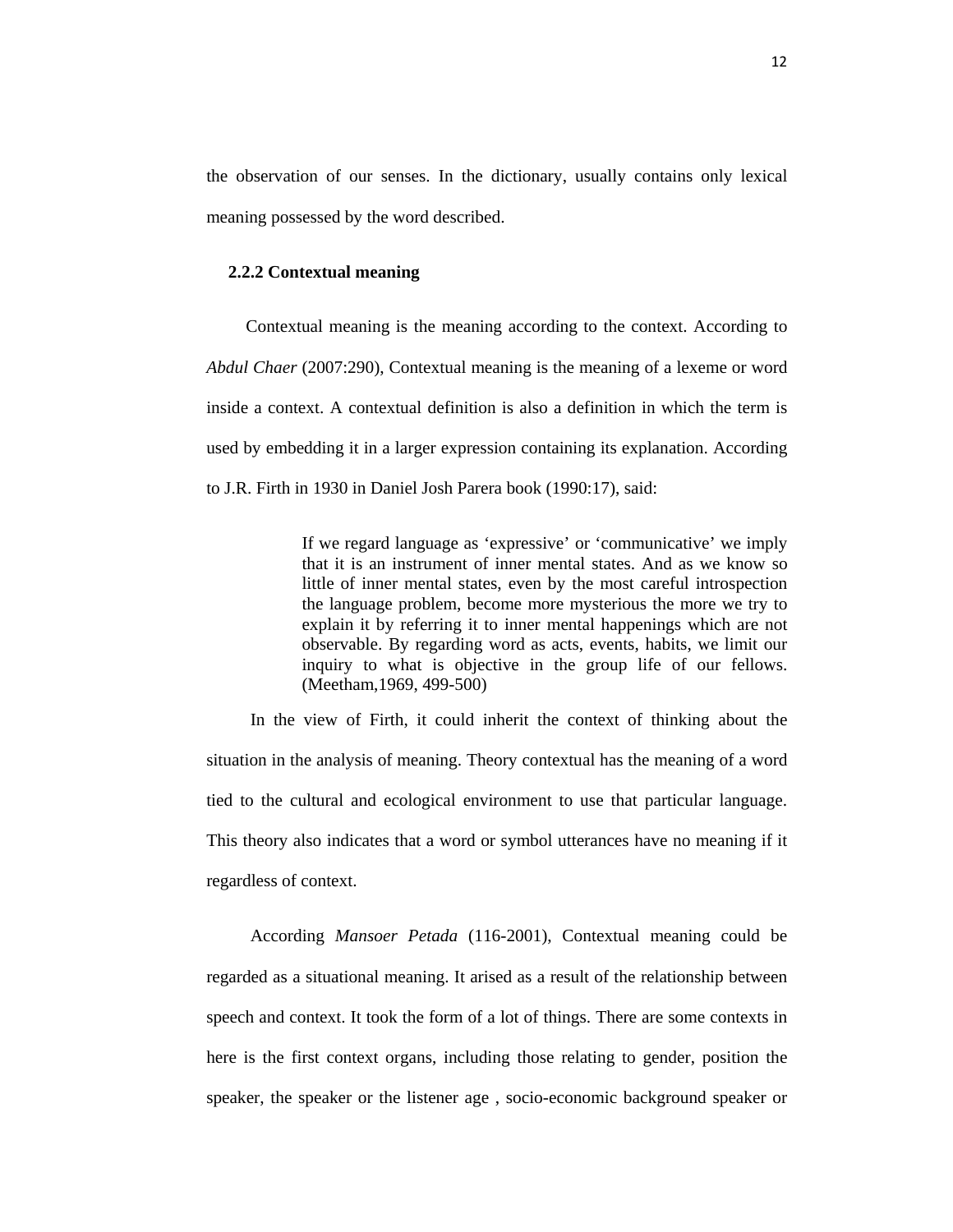the listener. The second context of the situation, such a situation is safe or noisy situations. The third context purposes, such as asking or expecting something. The fourth context of whether or not a formal conversation. The fifth context of the speaker or the listener's mood such as afraid, excited, upset or angry. The sixth time context, for example, night or day. Context seventh place, for example where at school, at home, in the field, etc. Eighth object context, mean what the focus of the conversation. Ninth context fittings speak or hear the speaker or the listener. Tenth linguistic context that does meet the rules of the language used by both sides. Eleventh context of language, meaning the language used.

 According to *Abdul Chaer* (2007:290) contextual meaning is the meaning of a lexeme or word inside a context. However, the contextual meaning could be regarded to the situation, where the time, the language usage environment.

#### **2.2.3 Grammatical Meaning**

 Grammatical meaning also could be regarded as a structural or functional meaning, or internal meaning. According to *Mansoer Pateda* (2001:103) grammatical meaning is the meaning that arises as a result of the functioning of words in a sentence. It mean that, every language has a grammatical system and different language have somewhat different grammatical system.

 Grammatical meaning is the meaning of the phrase that is enclosed. This means the grammatical meaning of each language is limited and could not be changed or replaced in a long time's. Grammatical meaning of a language could be interpreted. It is fixed in accordance with the language user community.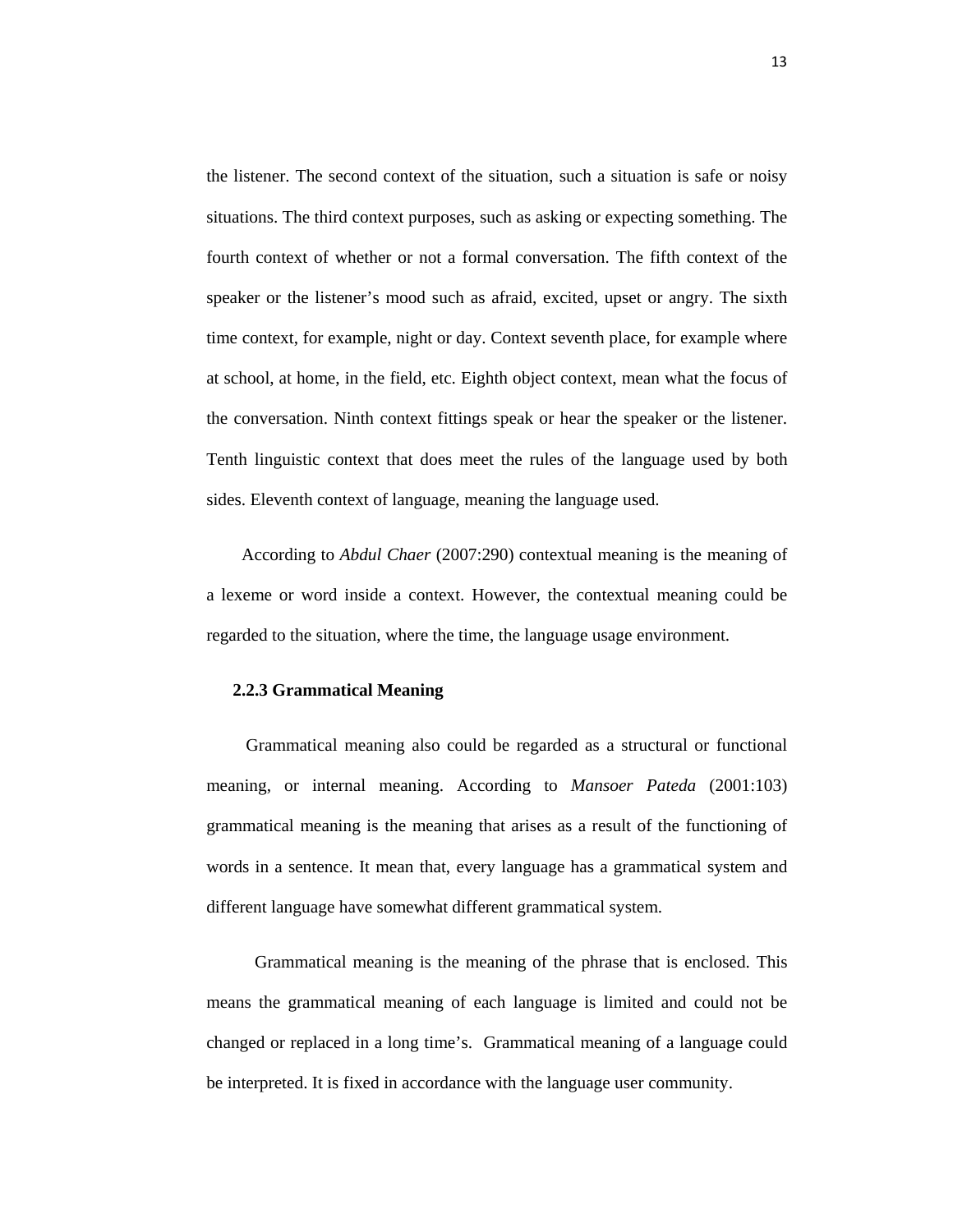# **2.2.4 Conceptual Meaning**

 Conceptual meaning is essential in the language. According to *Mansoer Pateda* (2001:114) conceptual meaning could be known after we connect or compare the level of language. So, conceptual meaning regarded as a major factor in every language.

# **2.2.5 Denotative Meaning**

 Denotative meaning is the meaning of what it was. Denotative meaning is also referred to as a word or group of words which based on straightly relationship between the unit and form language beyond language unit was treated appropriately. According to *Harimurti* (1982:32) in *Mansoer Pateda* book (2001:98) based on the denotative meaning is straightly designation on something outside the language or that are based on certain conventions.

 A denotation identifies the central aspect of word meaning. Meaning is more than denotation. Thus, the denotation is reasonable meaning, the original, which appeared first, the first known, meaning it is appropriate and in accordance with the meaning of reality.

#### **2.2.6 Connotative Meaning**

 Connotation Refers to the personal aspect of meaning, the emotional association that the word arouses. Connotation is stimulating and evocative senses, feelings, attitudes, judgments, and beliefs as well as certain purposes. It can be individually and collectively. JD. Parera (2004:99 ) .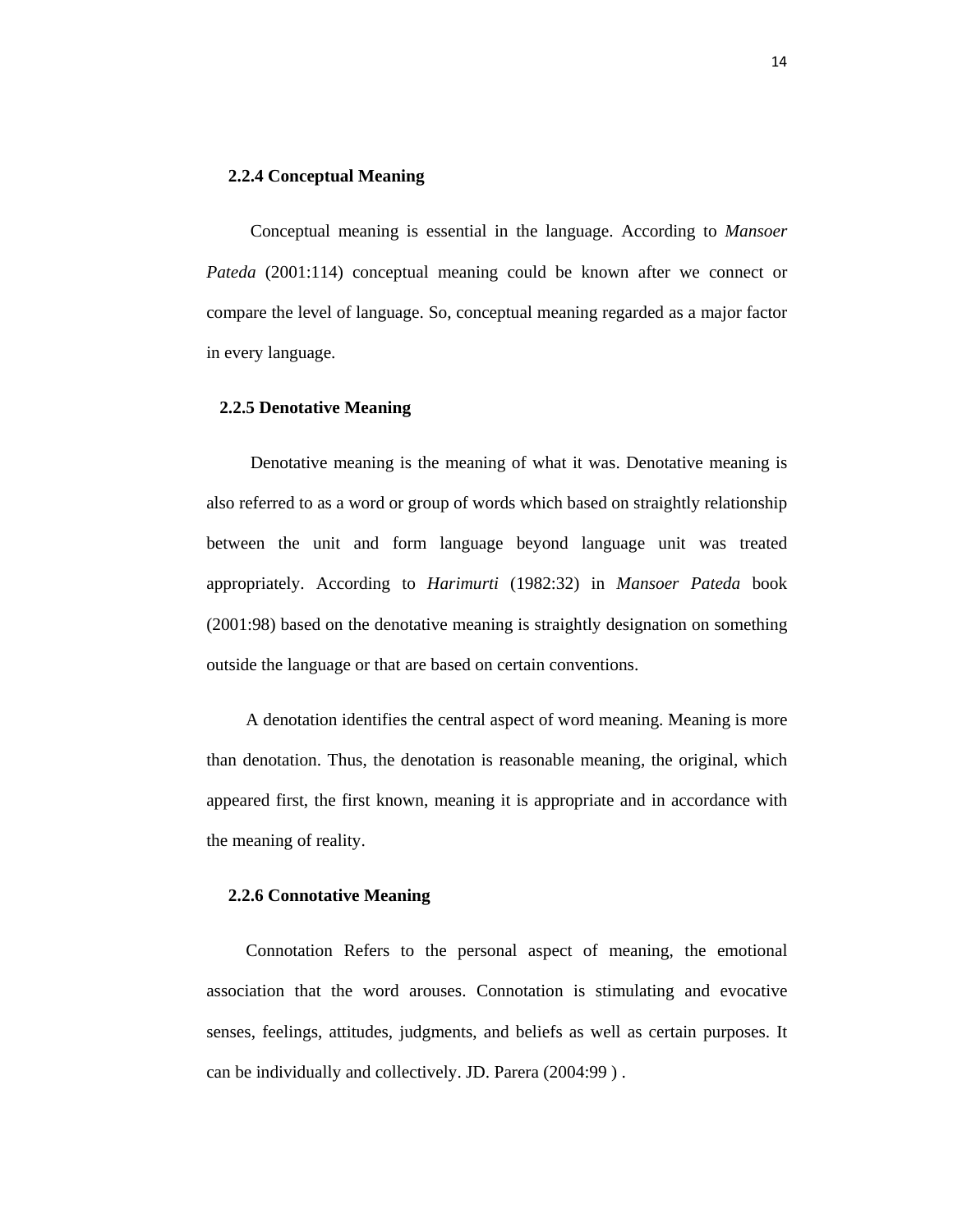Connotations have the right to live and need to be talked about, discussed, and controlled by the user language. However, the used of language usage and connotations has limits, which not used in report language, the language of scientific papers, magazines, etc, were formalized.

 Connotative meaning is the communicative value of the expression to the targets, exceed the contents above are purely conceptual. Thus, it opens like a connotative meaning only our knowledge and belief of nature that also is opened. According to Charles K W (1998:45), Connotation refers to the personal aspect of meaning, the emotional association that the word aroused. Connotation of individuals have common experience, some people has a shared word connotations.

 Connotations can arise between the meanings of synonyms and connotations also can appear in a word. Therefore, the connotation and there appears to be done on a historical significance and descriptive. According to JD. Parera (2004:105) usage connotations have boundaries, which used in report language, the language of science, language magazines, textbooks discuss. Thus, the use of connotations must be done carefully because the used of connotations can lead to the power of rhetoric and leads to certain drawbacks.

# **2.2.7 Morpheme**

 According to Charles K W (1998:51) morpheme is the technical term for a minimal meaningful part. For example, table, orange, drums, and shoe are all morpheme. One of them can be divide into something smaller that is meaningful.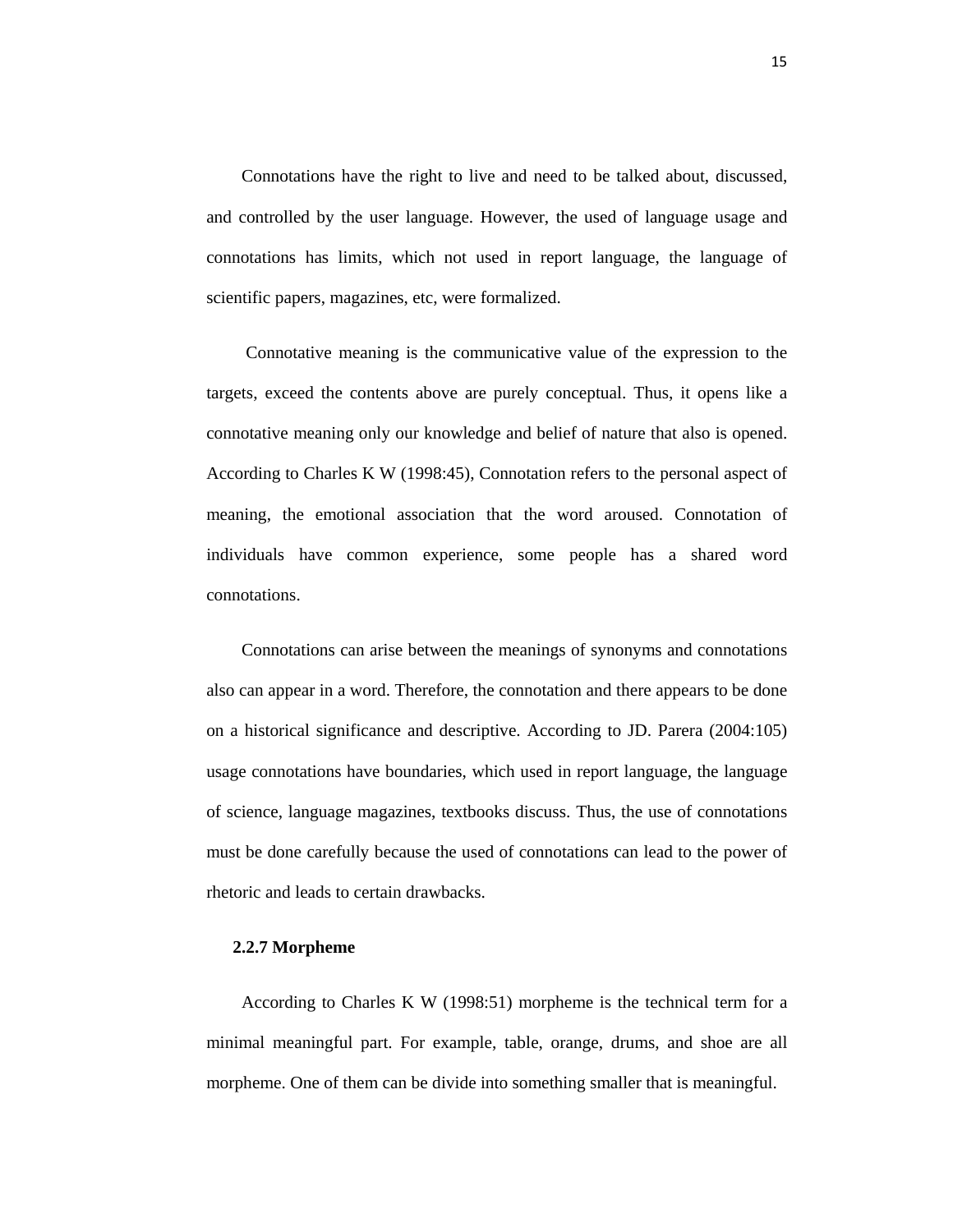#### **2.2.8 Referential or Correspondence Meaning**

 Referential or correspondence meaning refers to three as proposed by the Ogaden and Richard. According to Ogden and Richards (2004:46), the meaning is the relationship between the reference and the referent is expressed through the sounds of language symbols in the form of words or phrases or sentences. This theory emphasizes the direct relationship between the existing references to the referent in the real world.

# **2.2.9 Mentalism or Conceptual Meaning**

 Mentalist theory is a theory that is contrary to the theory of reference. According to Saussure in JD Parera book (2004:47) recommends that the first synchronic study of language and language analysis above distinguishes parale la, la langue, and le lengage, are not real have pioneered the theory of meaning that is mentalist. This theory was the main characteristics that demonstrate this theory Mentalist. The main characteristics of this theory was the greeting Glucksberg and Danks (1975:50) in JD Parera book (2004:47) "the set of possible meanings in any given word is the set of possible feelings, images, ideas, concepts, thoughts, and inferences that a person might produce when that word is heard and processed".

# **2.2.10 The meaning is-use theory**

 The meaning of an expression is determined, if not identical with, it used in the language. This theory was developed by Wittgenstein (1830 and 1858). Wittgenstein said that the word is not possible tactic and meaningful for all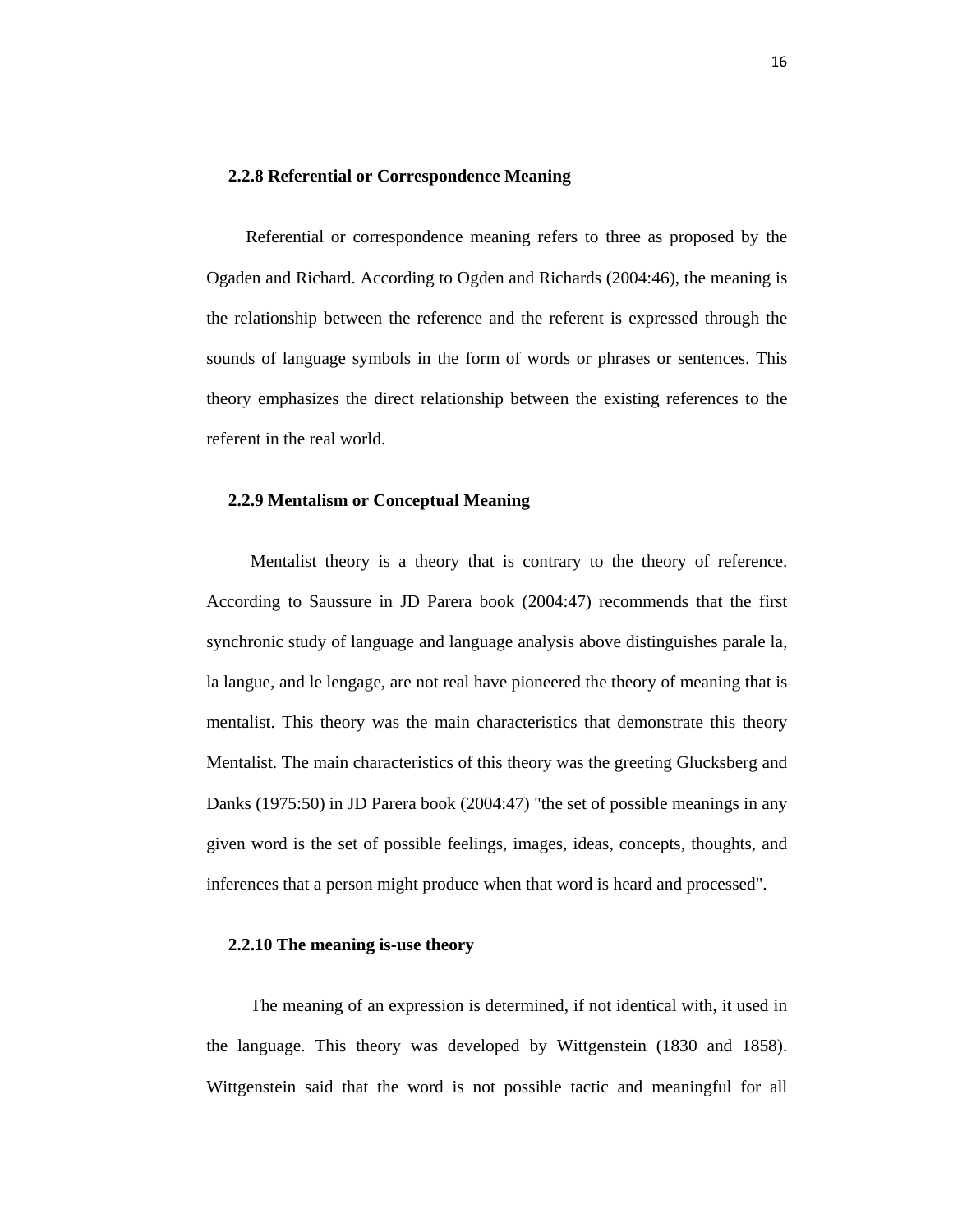context because the context is always changing from time to time. It also affects the language; the language is a form of the game which was held in several contexts with multiple objectives. Languages also have rules that allow some movement, but prohibit other movements. One disadvantage of this theory is the determination of the concepts or the use of appropriately.

#### **2.3 Relation of Meaning**

 In any language, the semantic relationship significance or relation between a word or set of words or other language with the language unit. According to Abdul Chaer (2002:82) relations of meaning can be categorized as: synonyms, antonym, hyponym, homonym, polysemy, ambiguity and redundancies.

## **2.3.1 Synonym**

 According Verhaar (1978) in *Abdul Chaer* (2002:82) is a synonym for the expression (can be words, phrases, or sentences) are more or less the same meaning with the meaning of other expressions. So, synonyms used to express sameness of meaning. It is see from the fact that each constituent word dictionary suggests a number of devices that have the same meaning

 Synonym is an instance of mutual entailment and synonym are instance of mutual hyponymy. Charles K W (1998:97). Synonyms are typically single lexemes of the same weight. The longer terms explained the simpler term but not the other way around. Dictionaries typically provide a number of synonyms for at least some of the lexemes they define, and in fact there are whole dictionaries of synonyms. But, the synonymy is not a simple matter, for two lexeme, never have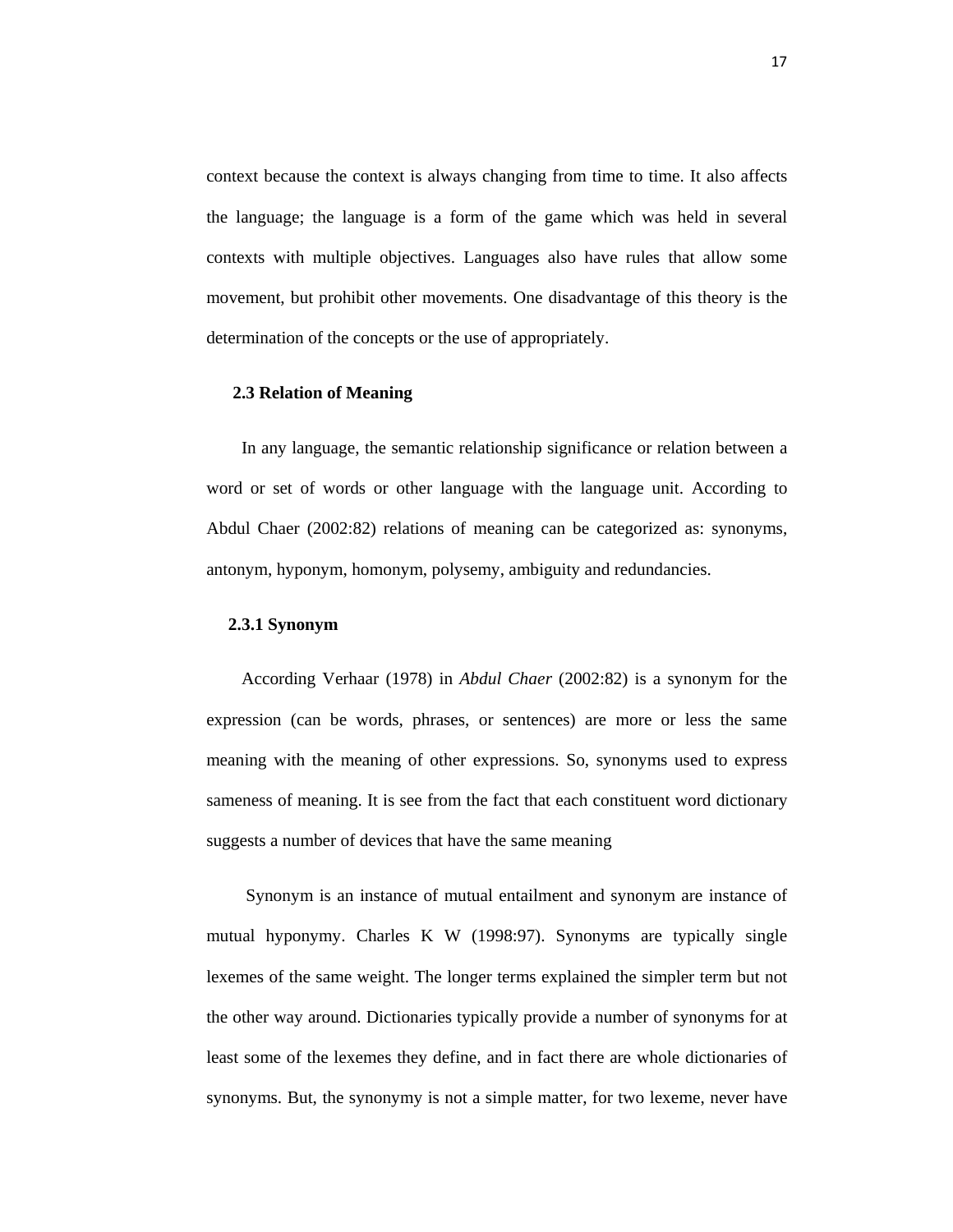the same range of syntactic occurrences and even where they share occurrences and make prediction about the same class of referring expressions. So, Synonym is a semantic relation that states the similarity of meaning between the units of speech with other speech units.

#### **2.3.2 Antonym**

 According to Charles K W (1998:100) Antonyms is two sentences that differ in polarity like these are mutually contradictory. It means that, if one true, the other must be false. Two sentence that have the same subject and have predicates. So, the relationship between the meanings of two words that have antonyms is two way.

## **2.3.3 Hyponym**

 Hyponym is the phrase (the word also can typically phrase or sentence) whose meaning was considered to be a part of the meaning of another expression by Verhar (1983:131) in *Mansoer Pateda* book (2001:209). Its mean that, hyponym is a valid one way relationship, and sometimes also used as a noun. According to Palmer (1978:78) in *Mansoer Pateda* book (2001:210) that contains a logical relationship with the hyponym hierarchy. Its mean that, if we said hyponym, then, we could a imagine a group name, so, we called it hyponym.

 According to *Abdul Chaer* (2007:305) that the hyponym is a semantic relation between a figure of speech whose meaning is included in the meaning of the other utterances form. For example, there are word said of between "birds" and pigeons. Meaning of the word "pigeon" is included in the meaning of the word "bird". We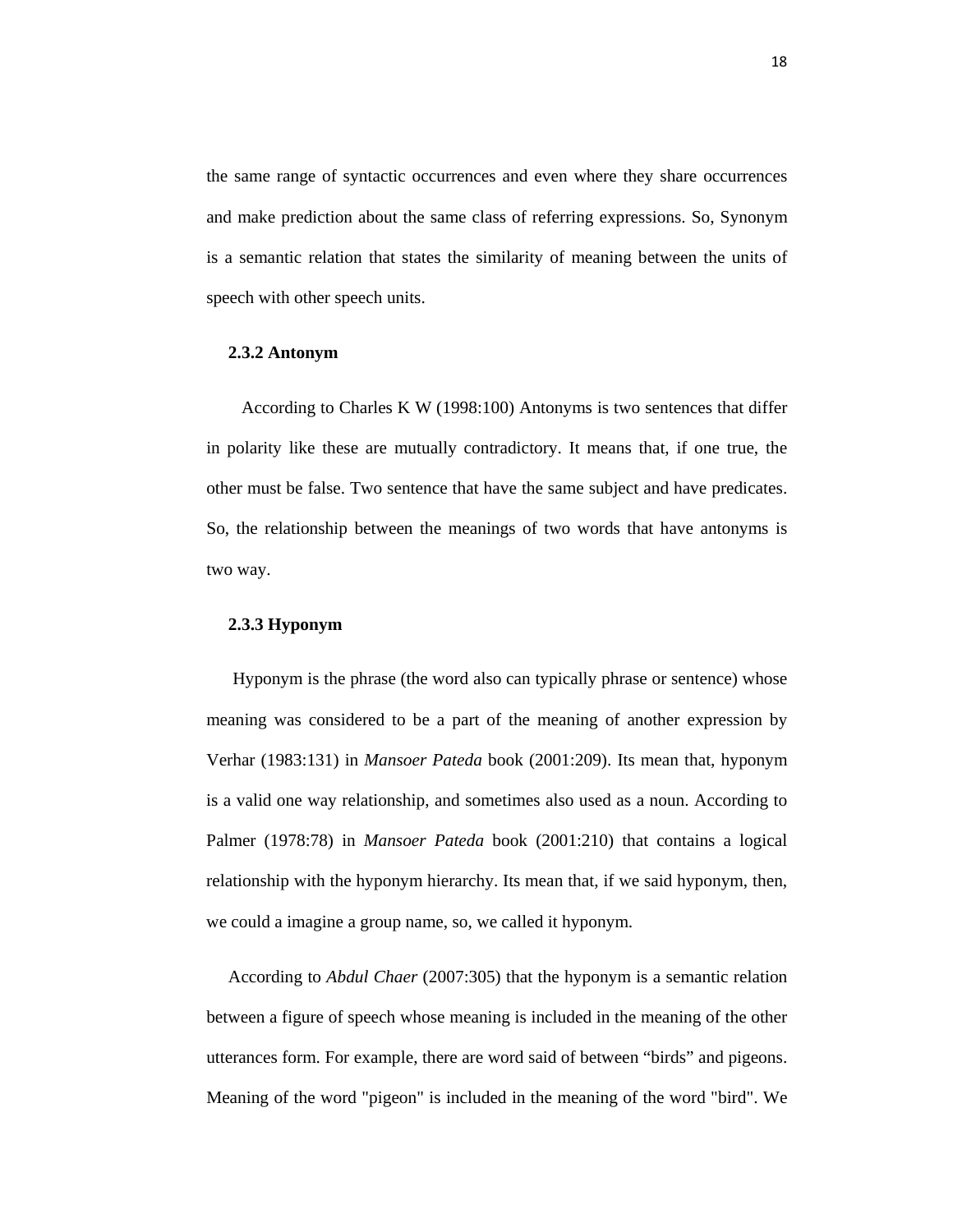could say that the "dove" it is a bird, but "bird" instead of just "dove", the bird could be a bird of paradise or the name of the other birds. So, hyponym relationship is close to a synonym. When a word has a meaning all components other words, but not otherwise, then it called hyponym.

#### **2.3.4 Homonym**

 A lexeme is a conjunction of form and meaning. The form is fairly easy to determine: in writing it is a sequence of letters, in speech a sequence of phonemes. Charles (1998:52). Its mean that, homonym is two lexeme and the same form but, the meaning is very different. In case, there is two term about homonym, that is homophone and homograph. Homophone is a same sound. But, homograph is the same form spelling.

# **2.3.5 Polysemy**

 According to *Abdul Chaer* (2002:302) polysemy is defined as a unit of language, particularly the word, a phrase that could also have more than one meaning. For example, the word "chief", the head means "body parts from the neck up, as there were in humans and animals", it also could be interpreted as a part of which located on the top or front and is important as, the head of the train, head of the head of the table, could be interpreted as leaders, such as principals, head office and head of the station. So, a word or utterance unit called polysemy if the word has more than one meaning.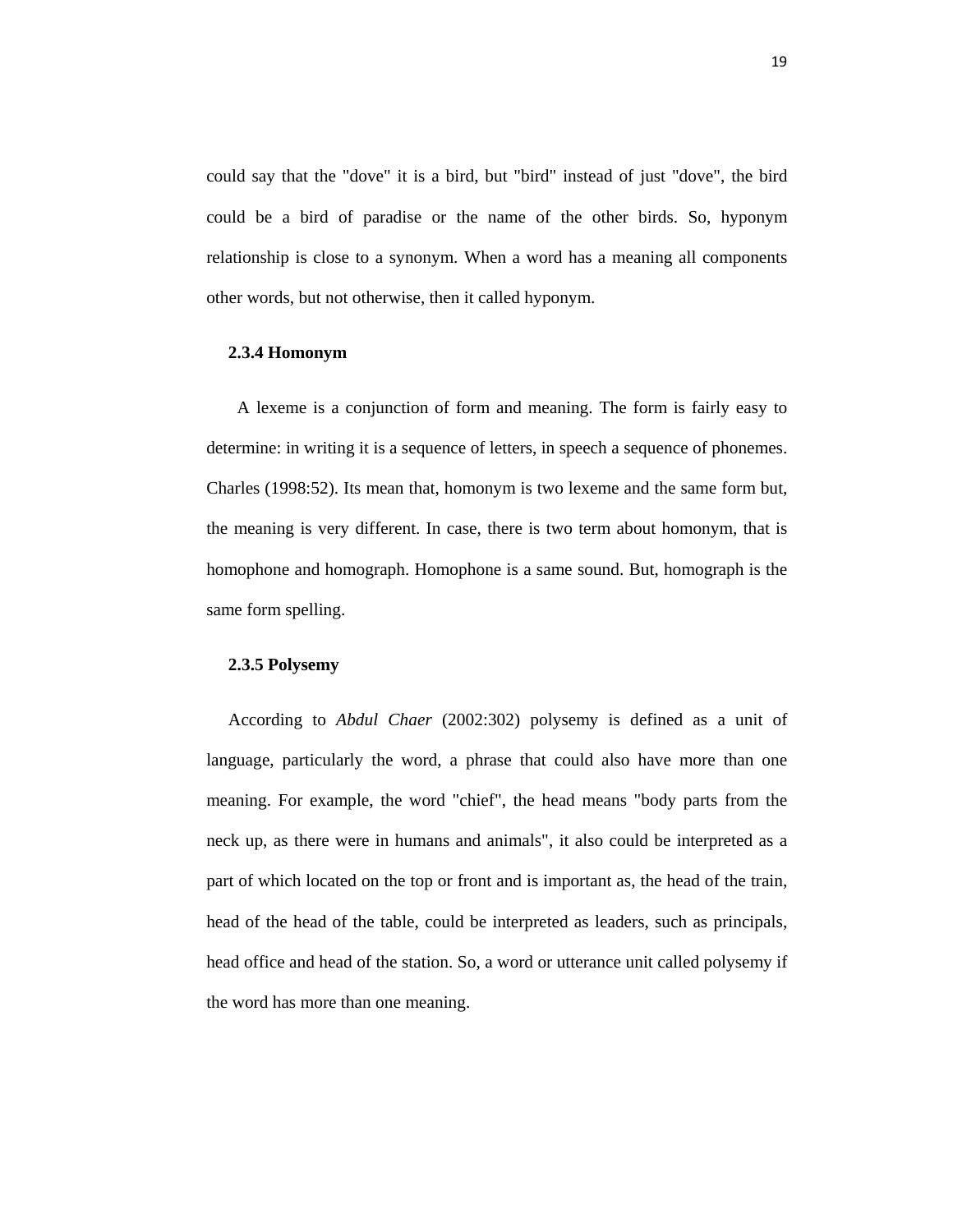# **2.3.6 Ambiguity**

Ambiguity is often said to be a double or ambiguous meanings. According to According to A*bdul Chaer* (2007:306) that the symptoms may be due to the multiplicity of meaning different grammatical interpretation. Different grammatical interpretations are common in wrote language, due to the suprasegmental elements of wrote language could not be described accurately. For example, "new history book" can be interpreted as "the history of the newly published book" or "history book that contains the history of a new era".

## **2.3.7 Redundancy**

In semantics, redundancies are not there, because one of the basic principles of semantics are different forms when the meaning was different. According to *Abdul Chaer* (2002:105) that the redundancy is defined as the excessive use of segmental elements in a form of speech.

## **2.4 Word**

 In language, word is the smallest free form that may be uttered in isolation with semantic or pragmatic content or with literal or practical meaning. This contra with a morpheme, which was the smallest unit of meaning but would not necessarily stand on its own. A word may consist of a single morpheme. According to *Mansoer Pateda* (2001-113) word is a linguistic moment together in sentences conveys a message in a communication, form of word in various forms.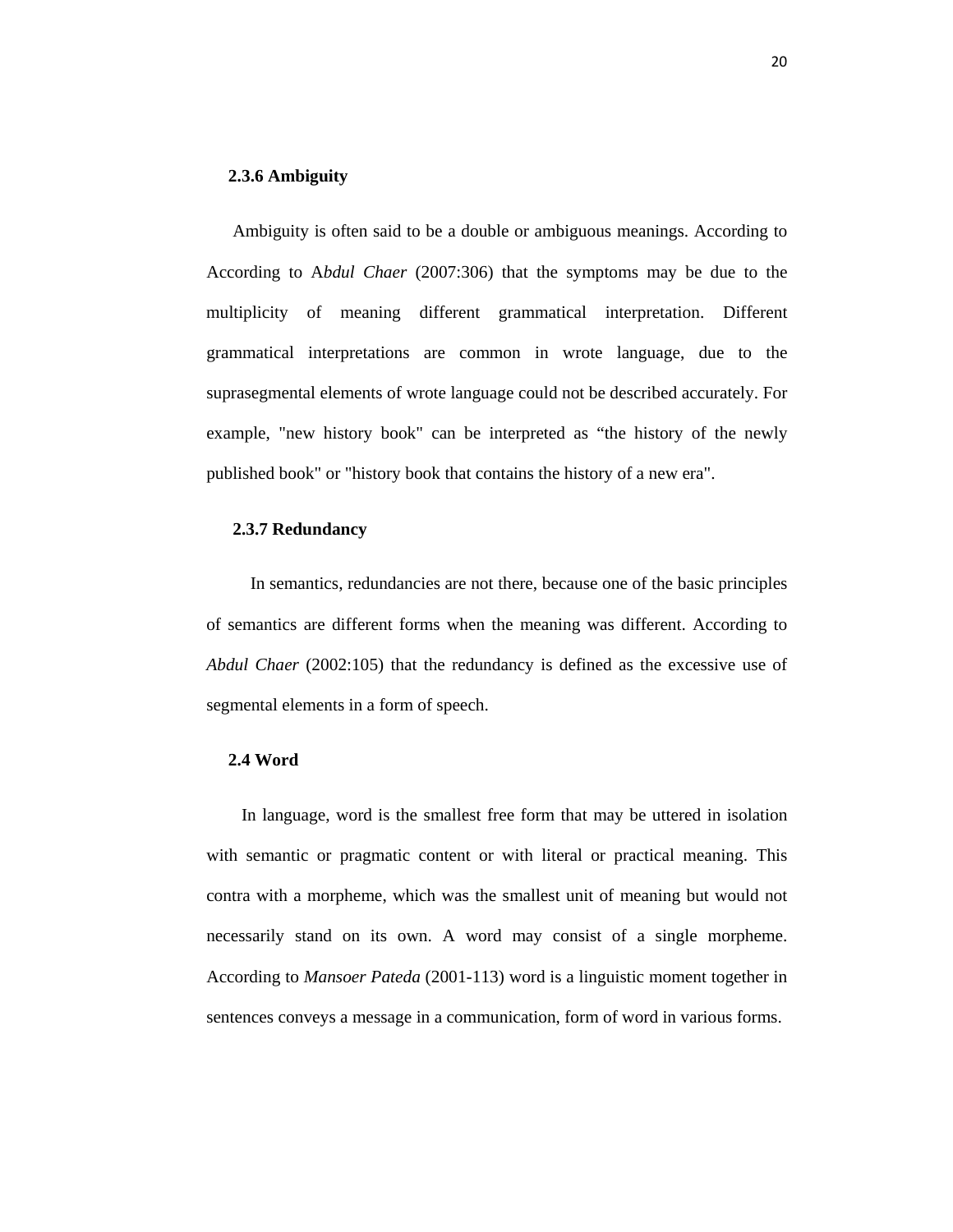# **2.4.1 Class of word**

 The researcher began by grouping word more or less on the basis of our instincts about English. It use a combination of three criteria for determining the word class of a word, the meaning of the word, the form or shape of the word, the position or environment of the word in a sentence.

#### **2.4.1.1 Noun**

 Noun are class of lexical words marked by their appearance following certain noun-determining function words, such as the, my, some, two, by their use of two inflection, -es and –s by certain deviational suffixes. A noun is a word which was used to denote a person.

#### **2.4.1.2 Adjective**

 Adjective are class of lexical words identified by their ability to fill the position between noun-determiner and noun and the position after a linking verb and qualifier such as very, rather and quite. An adjective gave the reader or speaker extra information about a noun or delimits it in some way.

# **2.4.1.3 Verb**

 Verb are a class of lexical word by their use of four inflection, -s, -ed, and – ing, by their appearance in verb phrases with certain auxiliaries, such as can, must, is, has, please, about (to), keep (on), by small group of deviational affixes, such as (-en) and (-ate). A group of words could not be described as a sentence or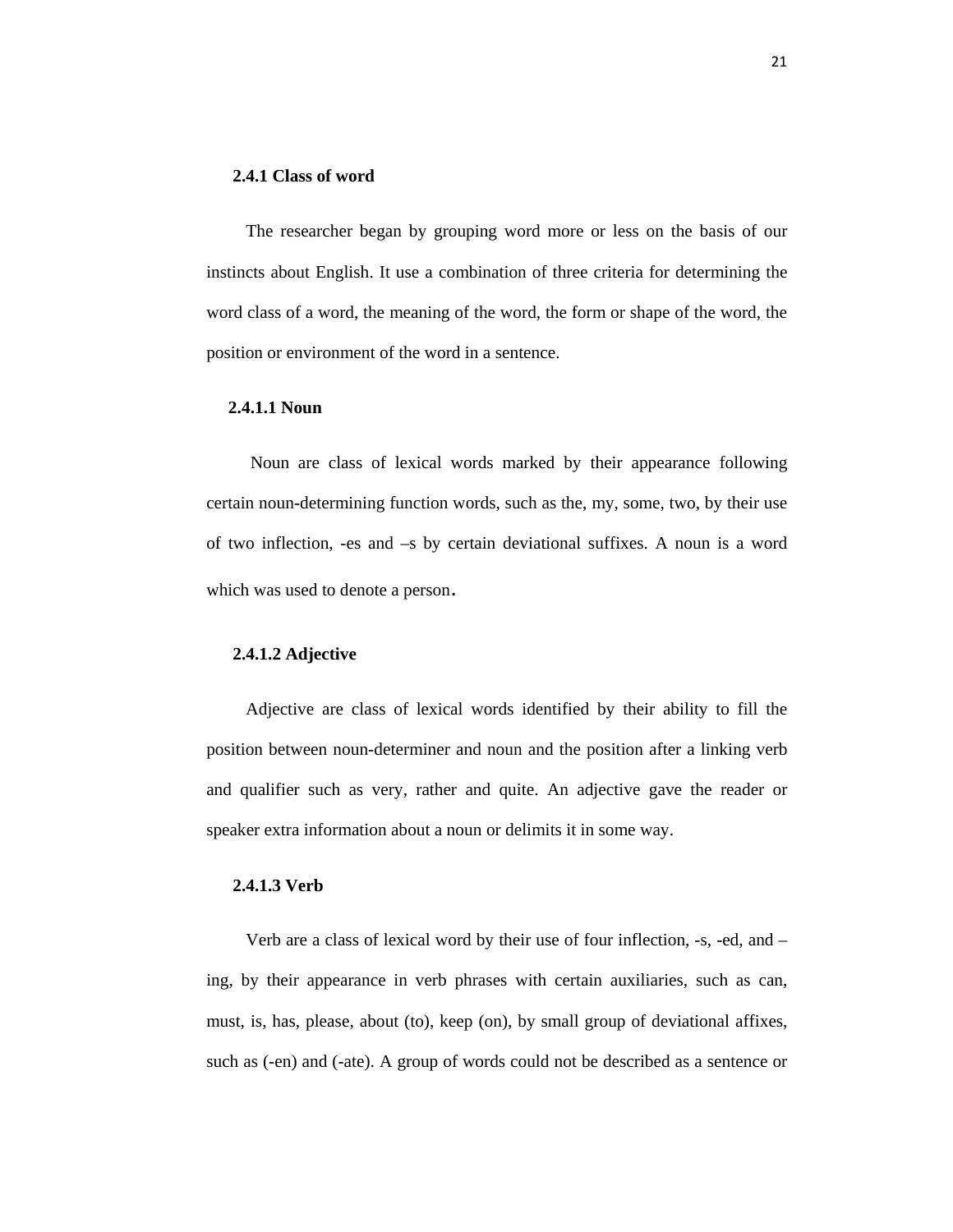a clause unless at least one of the words was a verb. In some ways, the researcher could be describe it as the most important part of speech because it was the action word that told the listener or reader what was happening in the sentence.

# **2.4.1.4 Adverb**

 Adverb is class of lexical word identified by their ability to appear in utterance-final position following a noun or nouns functioning as complement. Adverb may be classified in eight groups or form-classes on the basis of their morphemic structure. The class of adverbs is very wide ranging in form and used to add comments to many of the other word classes.

# **2.5 Phrases**

 Phrases is a group of word, which make sense not complete sense, it called a phrase. It is a group of related words without a subject and a verb. For example, the sunrise in the east

# **2.5.1 Noun Phrase**

 A noun phrase is a phrase that plays the role of a noun. The head word in a noun phrase would be a noun or a pronoun. In the examples below, the whole noun phrase was shaded and the head word was in bold. For example, you like singing in the bath.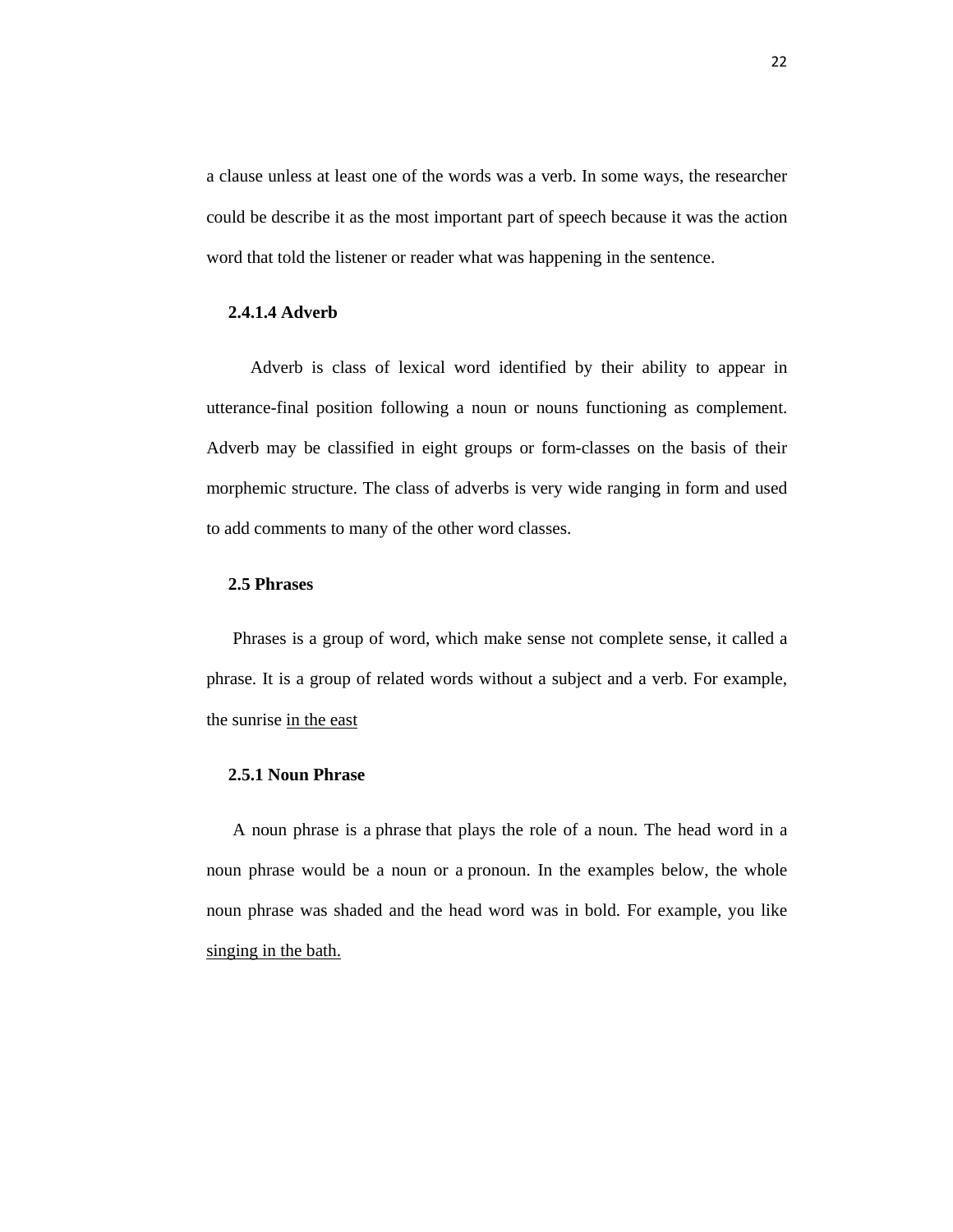#### **2.5.2 Verb Phrase**

 Verbs are words that demonstrate an action, like sing, dance, smell, talk, and eat. They serve as a link between the subject of the verb and information about that subject. The information is usually descriptive. In order to show activities that could be done, active verbs were used, while linking verbs describe conditions. For example, she was walking quickly to the mall.

## **2.5.3 Adjective Phrase**

 Adjective phrase is a group of words that describe a noun or pronoun in a sentence. The adjective phrase could be placed before, or after, the noun or pronoun in the sentence. For example, the movie was not too terribly long.

# **2.5.4 Adverb Phrase**

 Adverb phrase is simply two or more words that act as an adverb. It could modify a verb, adverb, or adjective and can tell "how", "where", "why", or "when". An adverb clause which also modifies verbs, adverbs and adjectives; but, an adverb clause also includes a subject and a verb.

#### **2.5 Previous Study**

 There are many previous studies investigating semantics namely. But, the researcher takes only third previous studies. The first, *"*Lexical Meanings Used In Five Speeches of The Most Influential Speeches In Twentieth Century" by *Muhammad Syaiful Rizal* (2010), thesis English Letters And Language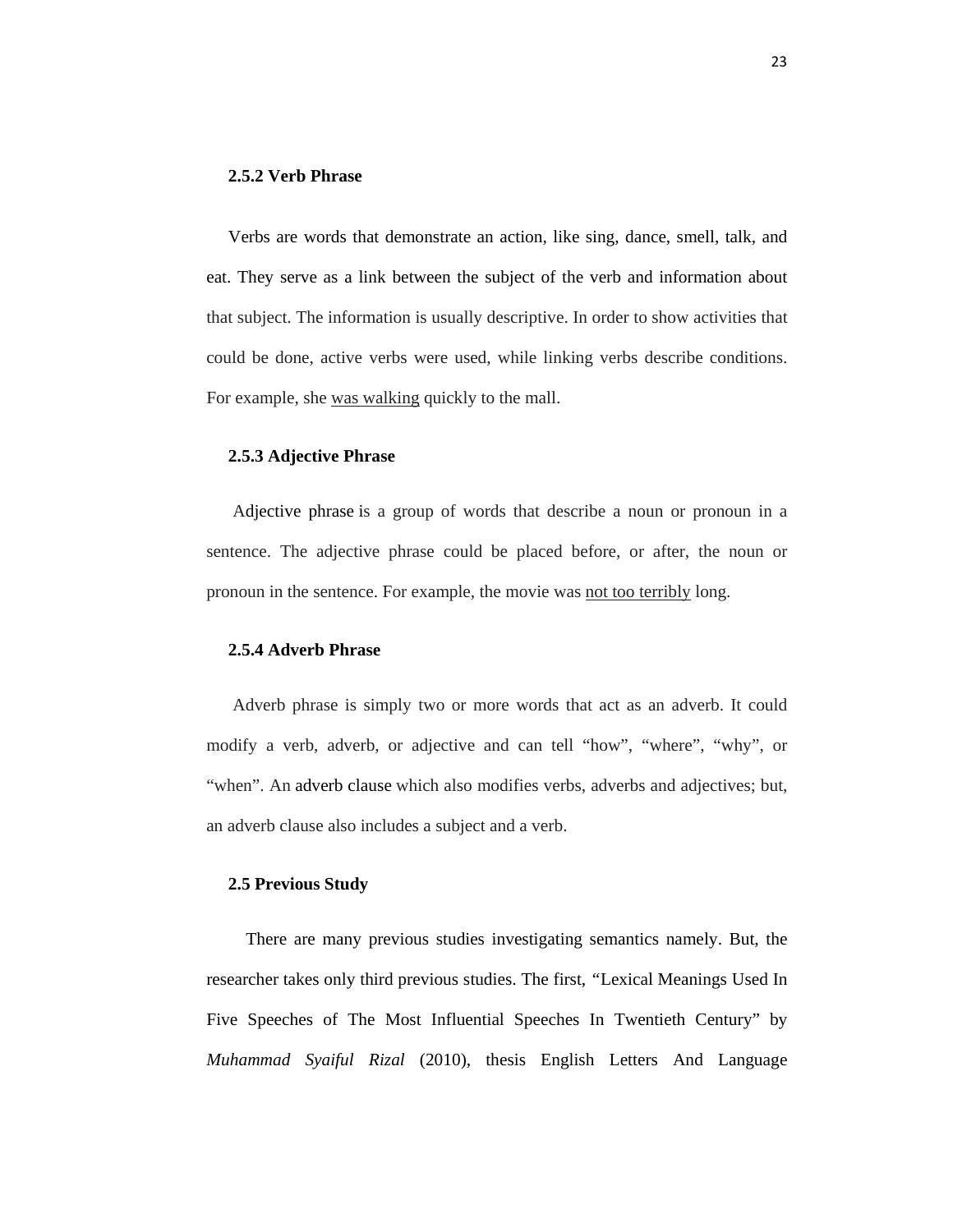Department, Faculty Of Humaniora, *Maulana Malik Ibrahim* State Islamic University. This study further conducted with the following problems: 1. what lexical meanings are used in the most influential speeches in twentieth century? 2. How are lexical meanings used in the most influential speeches in twentieth century? This research was conducted by using qualitative method To answer the point of utterances used by the speaker that is by describing what and how the lexical meanings used by the speaker. After the data have been obtained, the researcher took several steps to analyze the data. First, the researcher categorized data into five categories in accordance with the number of the speeches uses as the data sources. The data of each category were presented, analyzed and concluded. After the data of the whole categories had already been presented, analyzed and concluded, he made tentative conclusion. After consulting with the informants, the researcher made final conclusion.

 Second, "A semantic Analysis on the English translation of *surah Almuzammil* by *Yusuf Ali,* by *Khulala sundusiyah* (2012), thesis English Letters And Language Department, Faculty Of Humaniora, *Maulana Malik Ibrahim* State Islamic University. The study aims answering two following question. First about kind of meaning and message are used in the English translation of *surah Almuzammil* by *Yusuf Ali.* She uses conducting descriptive qualitative method, because the data of this study are in the form of the sentences or word of *surah Almuzammil* by *Yusuf Ali.*